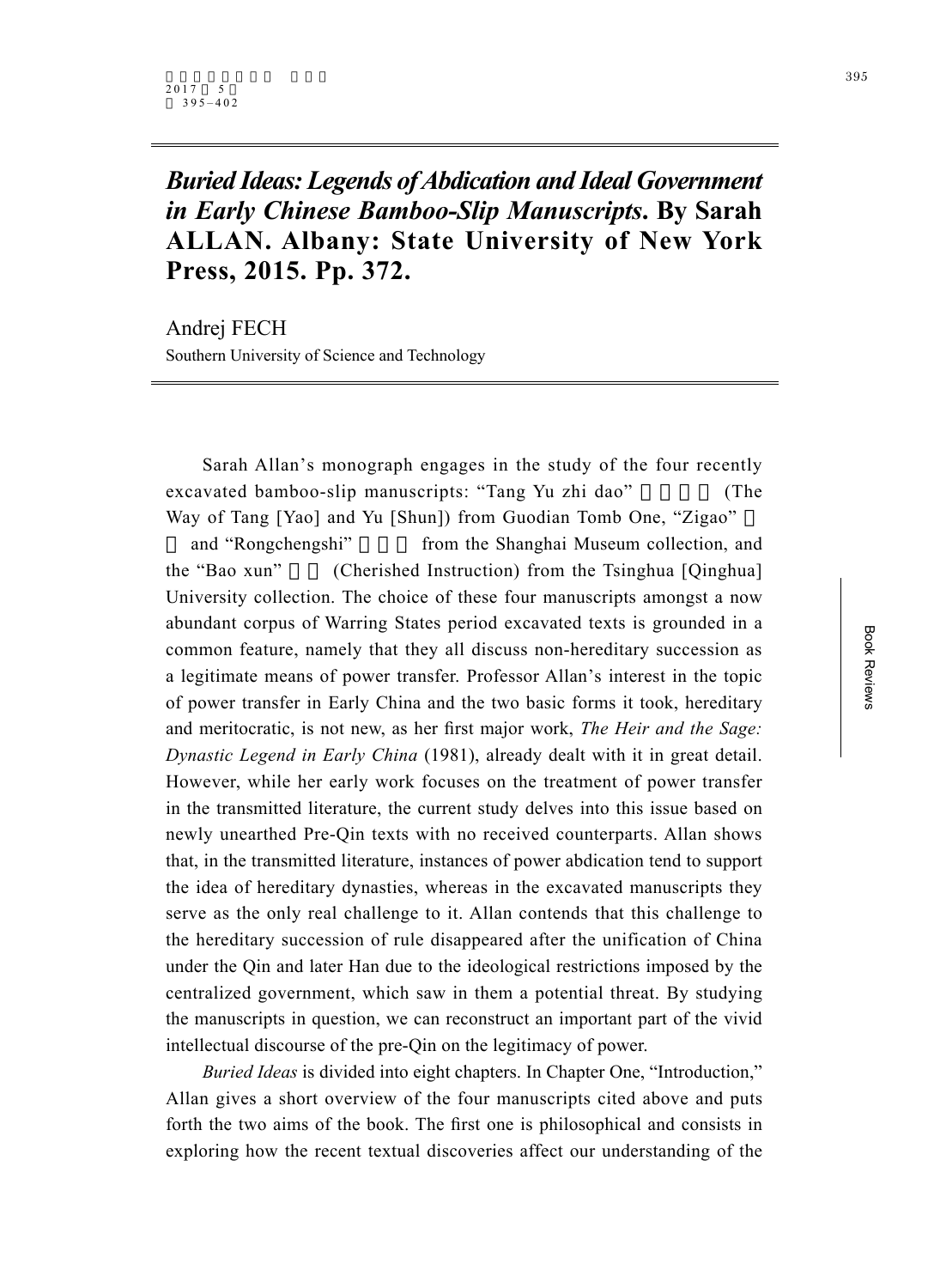development of political philosophy in Early China. The second goal is textual, in that it seeks to familiarize readers with these types of manuscripts and introduces them to various problems involved in deciphering and publishing them. In order to reach these two goals, the author, in subsequent chapters, provides a translation of each manuscript and discusses them in their respective historical and philosophical contexts.

Chapter Two, "History and Historical Legend," offers Allan's theoretical position on the issue of power transfer in Ancient China. In her view what makes the Chinese tradition stand out from all other civilizations is the idea of the dynastic cycle, which can be traced back to the beginnings of the Zhou dynasty. Accordingly, each dynasty is founded by a man of virtue and, after several generations of hereditary succession, comes to an end at the hands of a depraved descendant. The depravity exhibited by the final monarch justifies the heaven to transfer its mandate to rule to a virtuous man from another family the founder of a new hereditary dynasty, which, in turn, will continue and end just as the previous one did. In this way, the idea of a dynastic cycle embodies two conflicting values: rule by virtue and rule by heredity, or, alternatively, loyalty to state and loyalty to kin. However, the gradual political decline of the Zhou dynasty, reflected in a number of former vassals who boldly assumed the title of "king" (*wang* ) in their localities, made this unique idea of a dynastic cycle lose much of its explanatory power, for the overthrow of the weakened ruling house of Zhou would no longer lead to the establishment of a new dynasty. According to the author, this problem lies at the heart of the most productive and exciting period of Chinese philosophy.

It was under these circumstances that the idea of abdication of power to the most meritorious appeared for the first time. Allan attributes this idea to the then emerging class of "literati" (*shi* ), who traced their descent to noble lineages of the past but were not primary heirs and had little land, if any at all. This educated class was a fertile ground for philosophers and stressed meritocracy as a means of accessing power. The author contests Gu Jiegang's (1893–1980) view that abdication legends were created by the followers of Mozi, instead linking them to the figure of Confucius whose rising popularity made him the most prominent philosopher of the age, and one who came to be regarded as more meritorious than any king. She believes the four manuscripts surveyed likely fell victim to the First Emperor's burning of the books, since they fit the description of his edict. Allan goes on to discuss another major event in the history of the literary heritage of early China — Han reconstructions of lost pre-Qin manuscripts in a newly standardized script — and analyzes the criteria and the work involved. This reconstruction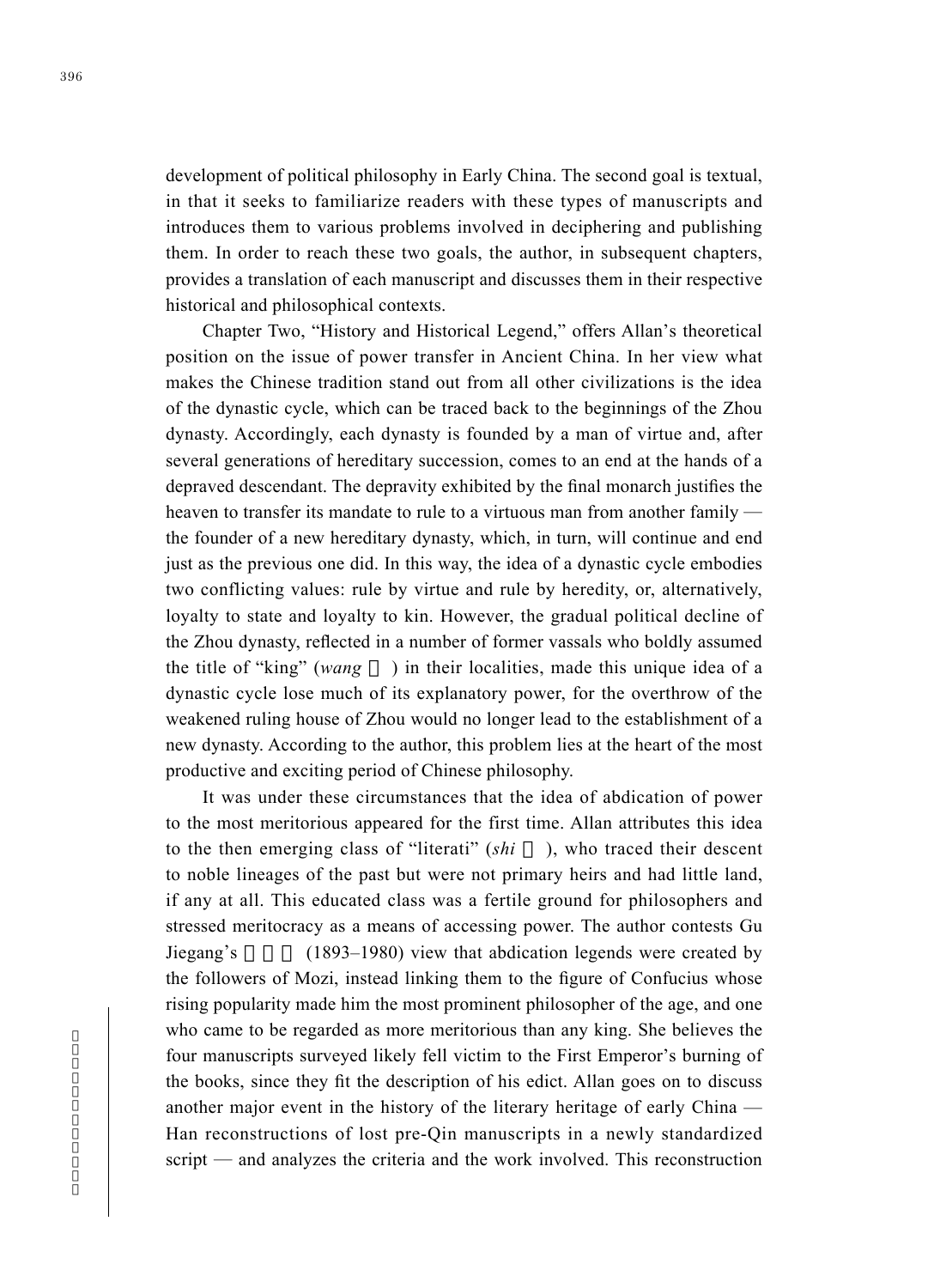397

often amounted to rewriting of the originals, sometimes due to the necessity to interpret an unfamiliar graph, and at other times due to the integration of the originals into a larger body of text, which demanded literary and stylistic consistency.

The tendency to compile independently transmitted manuscripts into larger, multi-chapter texts is addressed in Chapter Three, "The Chu-script Bamboo-Slip Manuscripts." Allan argues that this tendency might correspond to the change in the physical materials used for writing. Whereas texts initially were recorded on wooden tablets or bamboo slips, which limited their scope and length, at a certain point during the Han, people began to use long silk rolls that could accommodate more writing and allow multiple texts to appear together. The use of silk was therefore a crucial step in establishing larger, multi-chapter texts. In my opinion, this hypothesis needs more support in order to be convincing. I will return to this issue later. The chapter continues with an edifying discussion of a variety of topics related to unearthed manuscripts from various collections like Guodian, and those housed in the Shanghai Museum and at Tsinghua University. In regard to the Shanghai Museum manuscripts, for instance, apart from the introduction of their contents, the reader will also learn much about the circumstances of their acquisition, the possible location of the tomb, and the identity of the tomb occupant; the Tsinghua collection is given the same meticulous treatment. Moreover, Allan provides a comprehensive account of the difficulties related to the publication of the excavated texts and describes the stages involved in the process of such a publication. She moves on to address doubts and questions concerning the authenticity of the Shanghai Museum and the Tsinghua University collections, as these manuscripts were not recovered through archaeological excavations but rather acquired from the antique market of Hong Kong. To alleviate such doubts Allan unequivocally answers, "it is impossible to imagine anyone with the range of knowledge of transmitted texts, paleographic skills, and creative imagination necessary to create them. Indeed, the most compelling reason for the acceptance of these manuscripts as authentic is perhaps the complexity of their interrelationships with a wide variety of early transmitted texts and inscribed materials, including bronze and oracle bone inscriptions, at all levels from the individual character to the development of thought" (p. 70).

Chapter Four, called "Advocating Abdication," deals with the manuscript "Tang Yu zhi dao", which was discovered in a Chu tomb and dates to circa 300 BCE. It was published in the book *Guodian Chu mu zhujian*

in 1998. This chapter also sets the framework and methodology for working with the other manuscripts she has chosen in this study. After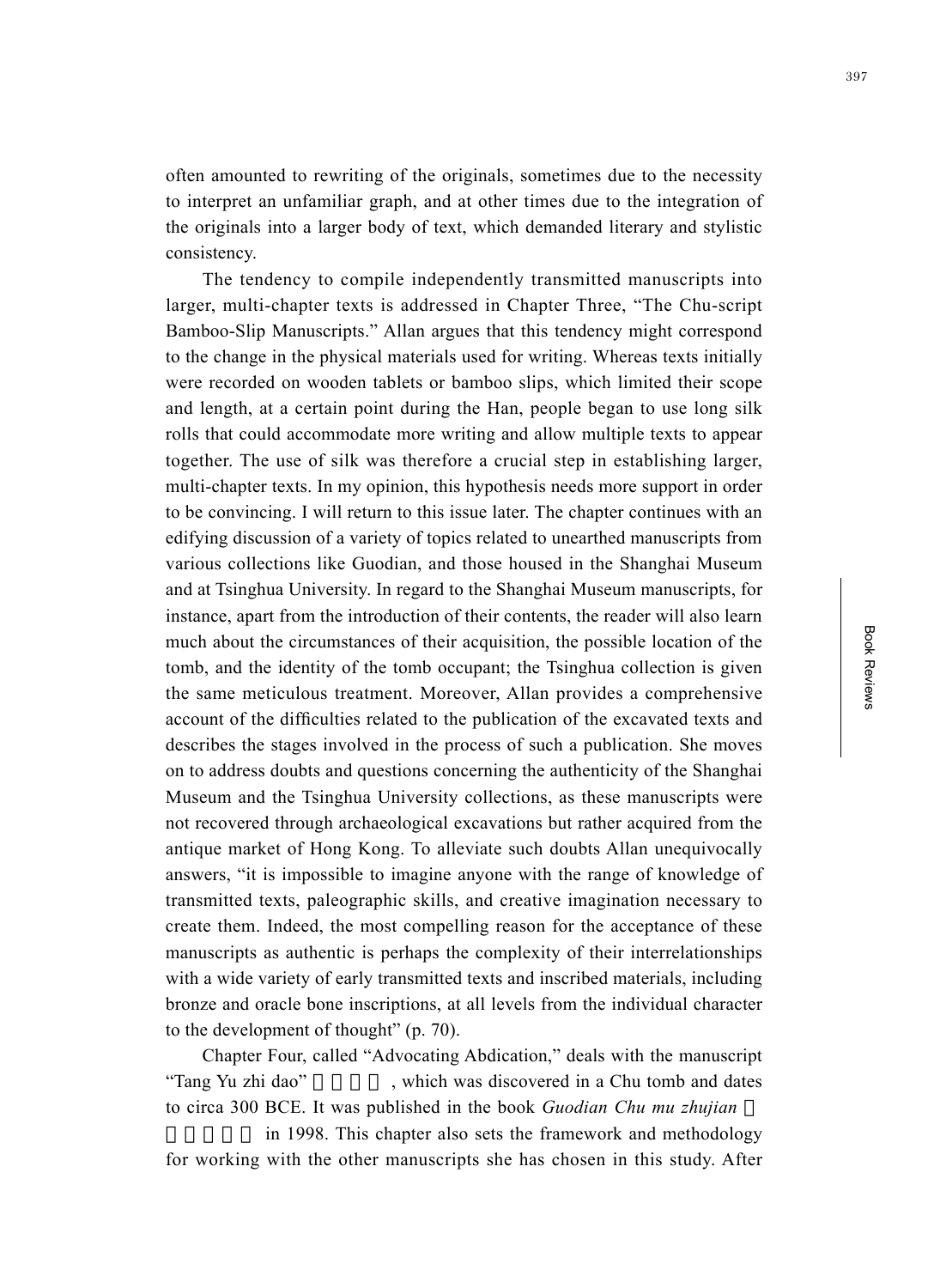introducing the text, Allan provides a full English translation, and follows it with a close reading and an analysis of its main notions and themes, which include taking a position on the topic of abdication. At the end, a translation is given again, only this time together with a Chinese transcription of the text and a key that explains how to read it. The author attempts, in some places, to reconstruct the text's strip sequence based on her own interpretation, and offers readings for characters that differ from that of other scholars. In each such case, she explains the advantages of her interpretation. Importantly, she divides texts into thematic units while at the same time continuing to reference the original slip numbers. This makes cross-referencing with other publications quite convenient.

"Tang Yu zhi dao" has the literary form of a philosophical treatise. It advocates merit-based abdication as the culmination of sagacity (*sheng* ) and humanness (*ren* ). It is the best means for ensuring good rule for any historical era. This form of power transfer is regarded as the only means to reconcile the conflicting principles of "respecting worthies" (*zun xian* ) and "loving kin" (*ai qin* ), and to transform the population of the state. Allan concludes that the argumentation of the "Tang Yu zhi dao," if not the text itself, was very influential in early China. The treatment of abdication found in the *Mengzi*, *Xunzi*, and even *Han Feizi* can be understood as a reaction to this particular point of view.

Chapters Five, "The 'Zigao' and the Nature of Early Confucianism," and Six, "'Rongchengshi' : Abdication and Utopian Vision," analyze two eponymous works from the Shanghai Museum collection that were published in the second volume of *Shanghai Bowuguan cang Zhanguo Chu zhushu* in 2002. Their *terminus ante quem* was determined to be 278 BCE. While the "Tang Yu zhi dao" was a philosophical treatise, the "Zigao" has a different literary form built upon a conversation between Confucius and his disciple, Zigao. However, the text distinguishes itself from other Ruist works through a number of features, namely with its depiction of the miraculous birth of the founders of the three dynasties Xia

, Shang and Zhou . Allan shows that the central issue of the "Zigao" focuses on how the divine origin of the founders of these dynasties contrasts with the virtue (*de* ) of the human sage, Shun, which made him attain rule over all-under-heaven. Furthermore, there is an implicit association between Shun and Confucius in the text so that the latter's "assertion in the "Zigao" that the divine progenitors of the three dynasties would have served Shun if they had lived at the same time would have brought Confucius himself to mind as the modern sage who was most deserving of rule" (p. 167).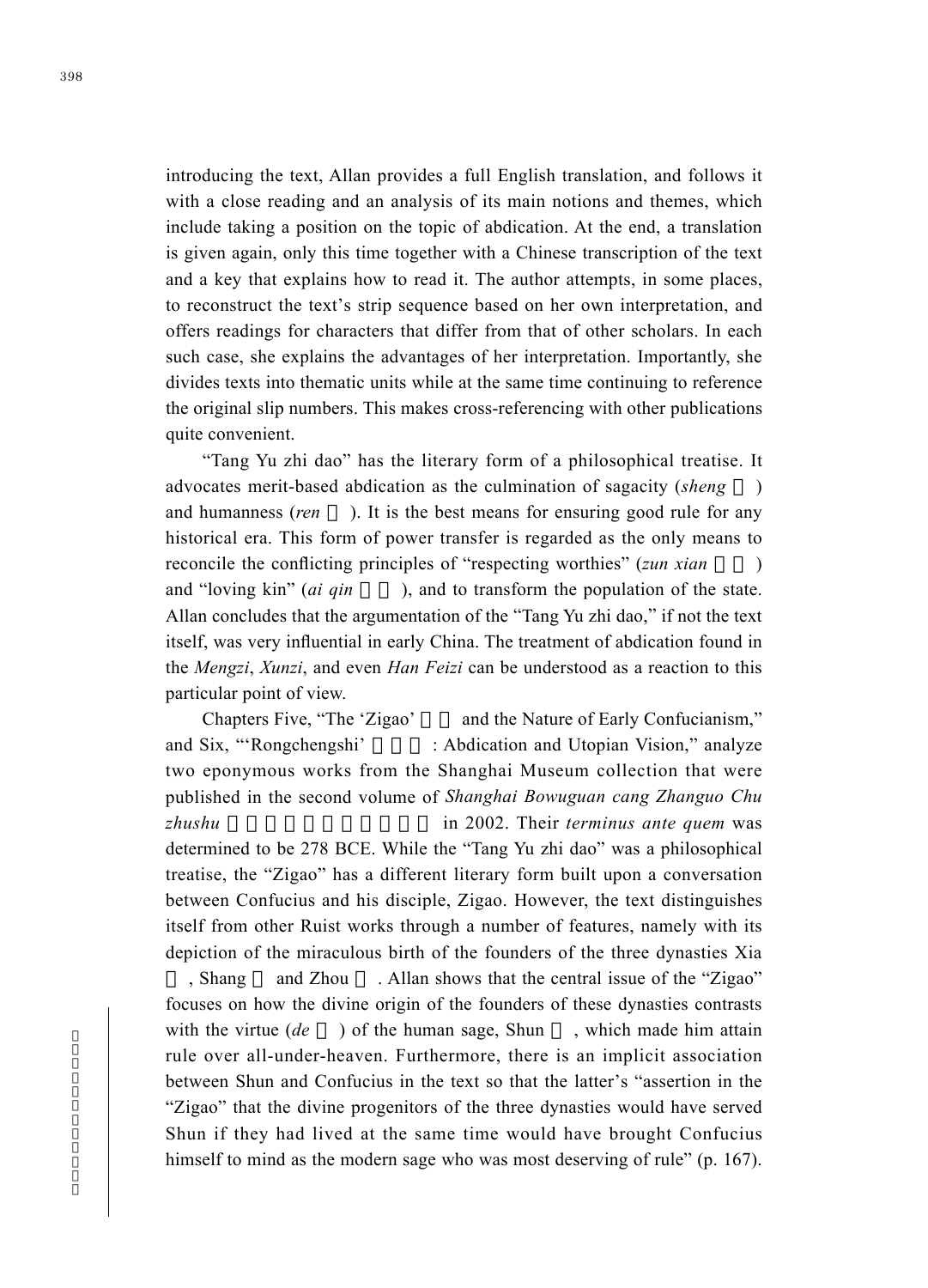Accordingly, the "Zigao" provides evidence for Allan's thesis that Confucius was a strong inspiration for the development of legends of abdication.

The "Rongchengshi" is the longest Chu manuscript to have been discovered to date. It presents an argument on abdication as in yet another literary form: the narrative history. Somewhat similar to the depictions of prehistoric utopias and their subsequent destruction (precipitated by the creators of human civilization) found in the *Zhuangzi*, the "Rongchengshi" also depicts history as a process of steady decline from an initial utopian harmony, with one of its main features being the practice of abdication of power to the most meritorious candidate. The text is less concerned with the notion of "mandate of heaven" *(tian ming*), and treats abdication as the expression of cosmic and social harmony. Allan's concludes that "the manuscript is textually and philosophically related in a variety of ways to all the major philosophers of the Warring States period known from the transmitted tradition, but its message cannot be reconciled with any of them" (p. 222).

Chapter Seven, "The 'Bao xun' : Obtaining the Center to Become King," discusses a relatively short manuscript included in the first volume of the Tsinghua University Collection published in 2010. The manuscripts in this collection can be dated to 305 BCE with an error margin of 30 years. What this means is that all four manuscripts that Allan discusses in her book are basically from the same time. The literary form of the 'Bao xun' is "instructional", and claims the authority of an historically accurate account. The 'Bao xun' purports to contain the last words of the dying King Wen of Zhou to his son Fa the future King Wu . This text is perhaps best known for introducing the term *zhong* "center" as a key concept related to abdication. Scholars have approached its meaning from philosophical, legal, and political perspectives, $\frac{1}{2}$ but Allan suggests a new geographical interpretation by identifying this "center" as the region around the Mount Song in Henan Province. Her reading is thus a cosmological rationale for abdication, with the implication that power will be transferred to a person residing in this area. There are obviously several reasons to treat this claim with skepticism and reservation. While, Luoyang

, situated at some thirty kilometers east from Mount Song according to the *Shiji* (4.133), was also regarded as the center of all-under-heaven, the political realities of the Warring States period were such that the possession of that particular geographic area, which was still under the sovereign of the decaying

<sup>1</sup> For an overview of different standpoints on the notion of *zhong* in the "Bao xun," see Liu Guozhong, *Introduction to the Tsinghua Bamboo-Strip Manuscripts*, trans. Christopher J. Foster and William N. French (Leiden & Boston: Brill, 2016), 139–44.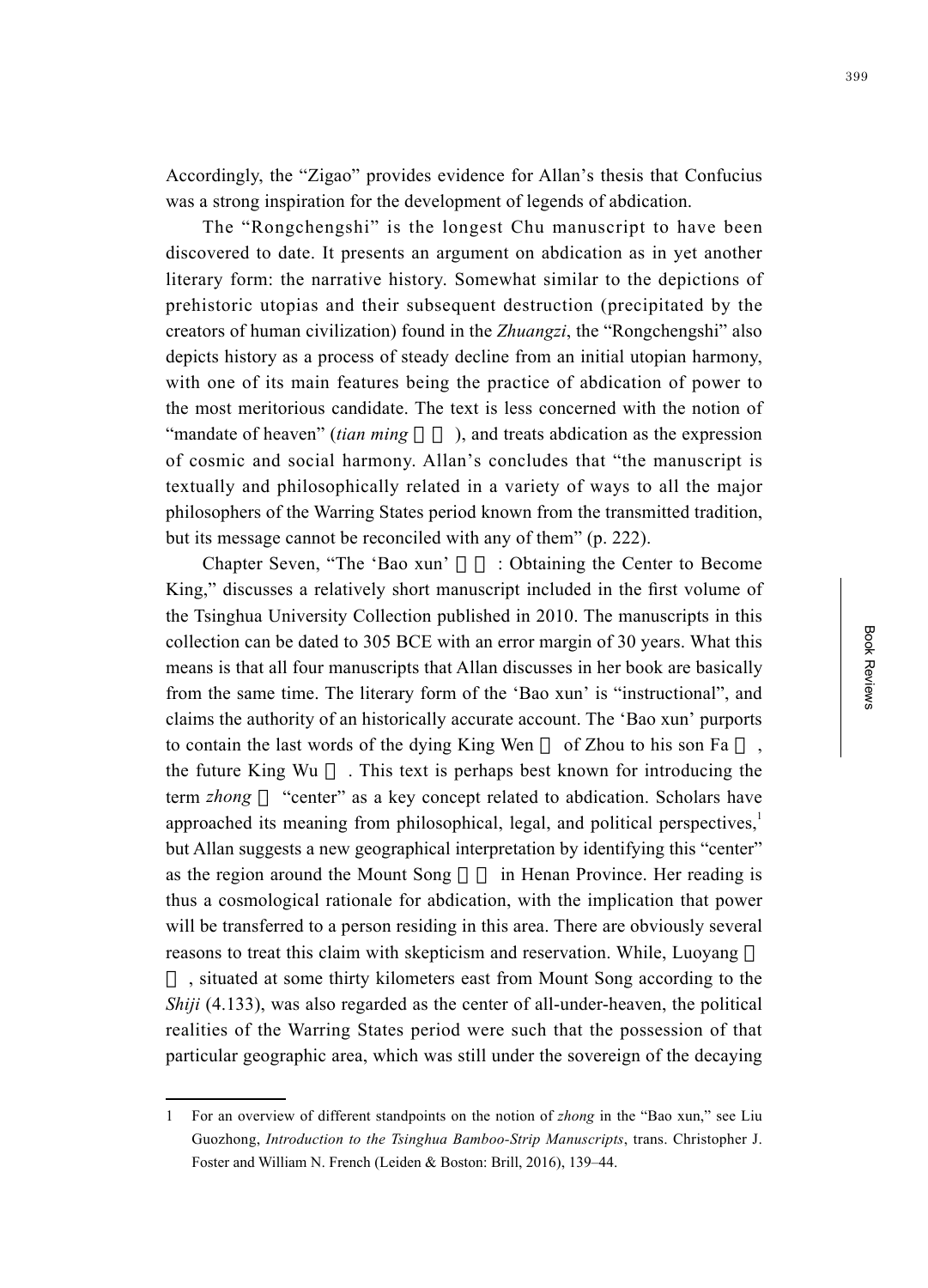Zhou court, could hardly be associated with the idea of supremacy over the other ruling houses in China. In this matter, I tend to follow Liu Guangsheng

who argues that the text operated with several different notions of "center," including a philosophical one.<sup>2</sup>

In the concluding Chapter 8, "Afterthoughts," Allan first reviews her engagement with the topic of abdication in the contexts of twentieth century developments in the field of Chinese studies. She emphasizes the impact of French structuralists, such as Lévi-Strauss, on her approach. She then returns to the four manuscripts comprising the main body of the material used in this book and summarizes their commonalities and differences, and concludes by reiterating that Confucius' personality was an "important inspiration for the development of legends of abdication in the ideal state governed by Yao and Shun, even among those who were not his followers" (p. 327).

While generally finding the present monograph very enlightening, I regard some of the arguments put forth by Allan as problematic. The first concerns her, admittedly tentative, hypothesis regarding the role of silk as a writing material in the emergence of the multi-chaptered texts as we know today. To begin with, silk was used as a writing material long before the unification of China under the  $Qin<sup>3</sup>$ . Therefore, the emergence of stable, multi-chapter texts is likely to go back to factors other than the mere availability of silk. While I certainly agree with Allan that the bureaucratization of scholarship under the Han was among such factors, I think that there is little evidence to her claim that the standardized texts were recorded on silk before being deposited in the imperial library, for we see that most of the texts contained in the Han imperial library almost two centuries after the foundation of the Han were still written on bamboo.<sup>4</sup> Moreover, even the event that is principally associated with the creation of the transmitted versions of the early Chinese texts, namely, the text editing by imperial librarians Liu Xiang (79–8 BCE) and Liu Xin (46 BCE–23CE) did not involve the transcription of texts to silk rolls instead of bamboo slips. Allan's "silk hypothesis" shows its particular weakness when applied to the three bamboo-slip fragments of the *Laozi* from the Guodian Tomb One and the silk versions of the Mawangdui *Laozi*. Accordingly, the Mawangdui *Laozi*, which is almost identical with the transmitted version

<sup>2</sup> Liu Guozhong, *Introduction*, 144.

<sup>3</sup> As seen already in the *Mozi* For more, see Liu Guozhong, *Introduction*, 6.

<sup>4</sup> Edward L. Shaughnessy, *Rewriting Early Chinese Texts* (Albany: State University of New York Press, 2006), 2; Matthias L. Richter, *The Embodied Text: Establishing Textual Identity in Early Chinese Manuscripts* (Leiden & Boston: Brill, 2013), 5.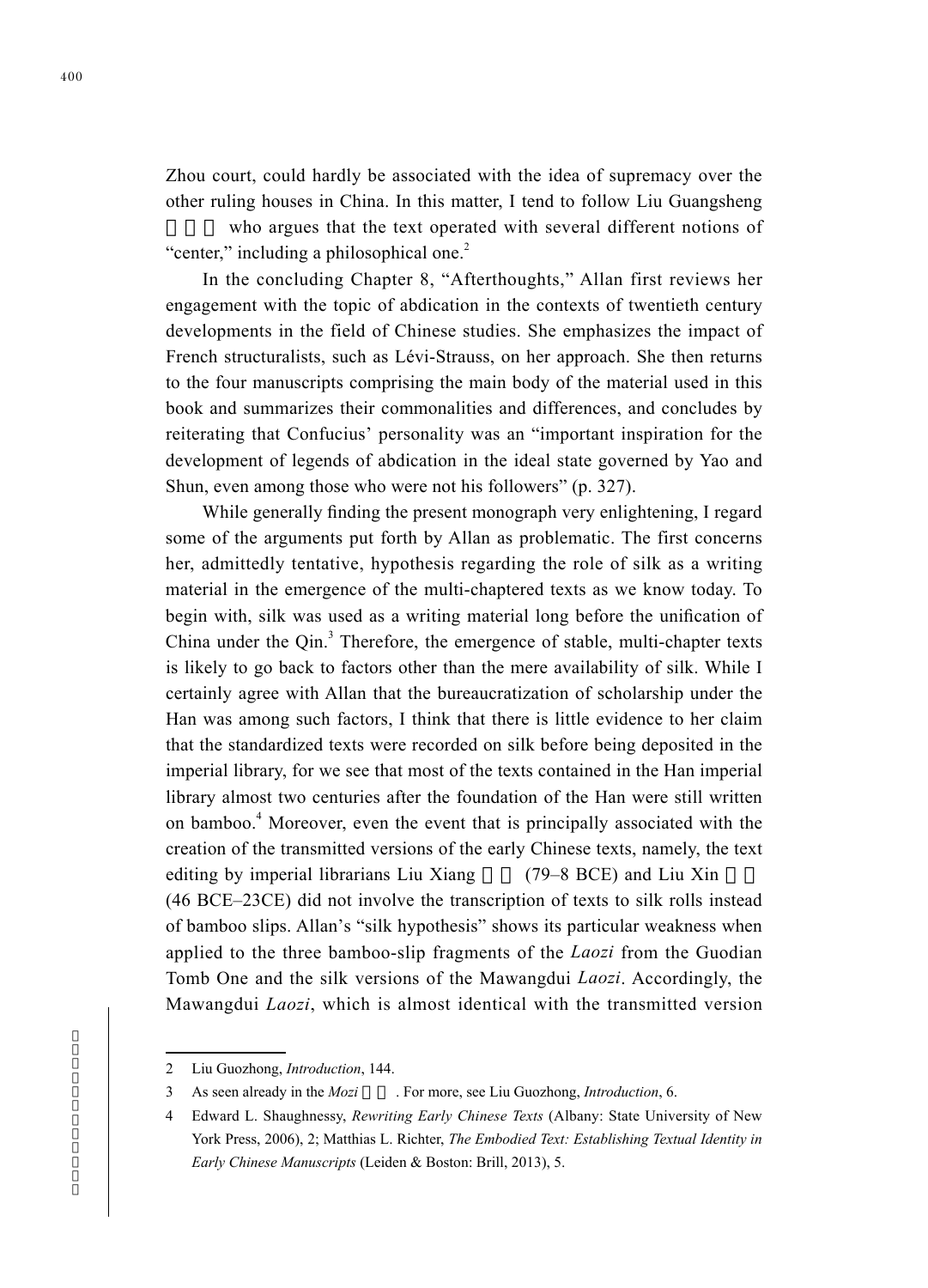in terms of content, represents the latter stage in the development of the text, whereas the Guodian fragments, which contain only one third of the *textus receptus*, can be related to the earlier period in the formation of the text. The underlying assumption is that the *Laozi* was created in the process of accumulating content-related textual materials until the "final" version emerged, and culminated in the form of silk rolls. This view is problematic for several reasons.

First of all, there is a bamboo version of the *Laozi* from the Peking University Collection which, is the most complete excavated edition of the text so far, postdating the Mawangdui manuscripts only by a few decades.<sup>5</sup> Second and more importantly, this view implies a scenario that a specific compilation from Guodian was incorporated verbatim into the "five-thousandcharacter" lineage of editions established decades later. While being aware of other proposed solutions, I still agree with Qiu Xigui and Scott Cook that such a scenario seems "unfathomable and far too coincidental to be plausible." 6 The picture does not change even if we take into consideration that the manuscript "Taiyi sheng shui" comes after the Guodian *Laozi* C and whose appearance Allan takes as "further evidence for the independent circulation of the units" (p. 48). It seems to me that, at the present state of research, there is only scant, if any at all, evidence that suggests the practice of committing texts to silk might have contributed to the emergence of the multichapter, transmitted versions of early Chinese texts.

A second argument of the book that may prove to be problematic is the assertion of the inspirational role of Confucius in the formulation of the abdication ideal, "even among those who were not his followers." As we can see in the "Zigao," the connection between Confucius and one of the paragons of abdication, Shun, is only implicit, after all the name of Confucius is mentioned once only in the text. As for other manuscripts, some of them, like the "Rongchengshi," contain only a few (if any) references to the Confucianspecific values, such as "humanness." Thus, it seems that we can ascertain such an inspirational role of Confucius only in texts that mention his name or his cherished virtues, whereas, in other cases, the given hypothesis seems rather speculative.

5 Zhu Fenghan et al., "Beijing daxue can Xi Han zhushu gaishuo" *Wenwu* 2011.6: 55.

<sup>6</sup> For both views see Scott Cook, *The Bamboo Texts of Guodian: A Study & Complete Translation* (Ithaca: East Asia Program Cornell University, 2012), 204–5.